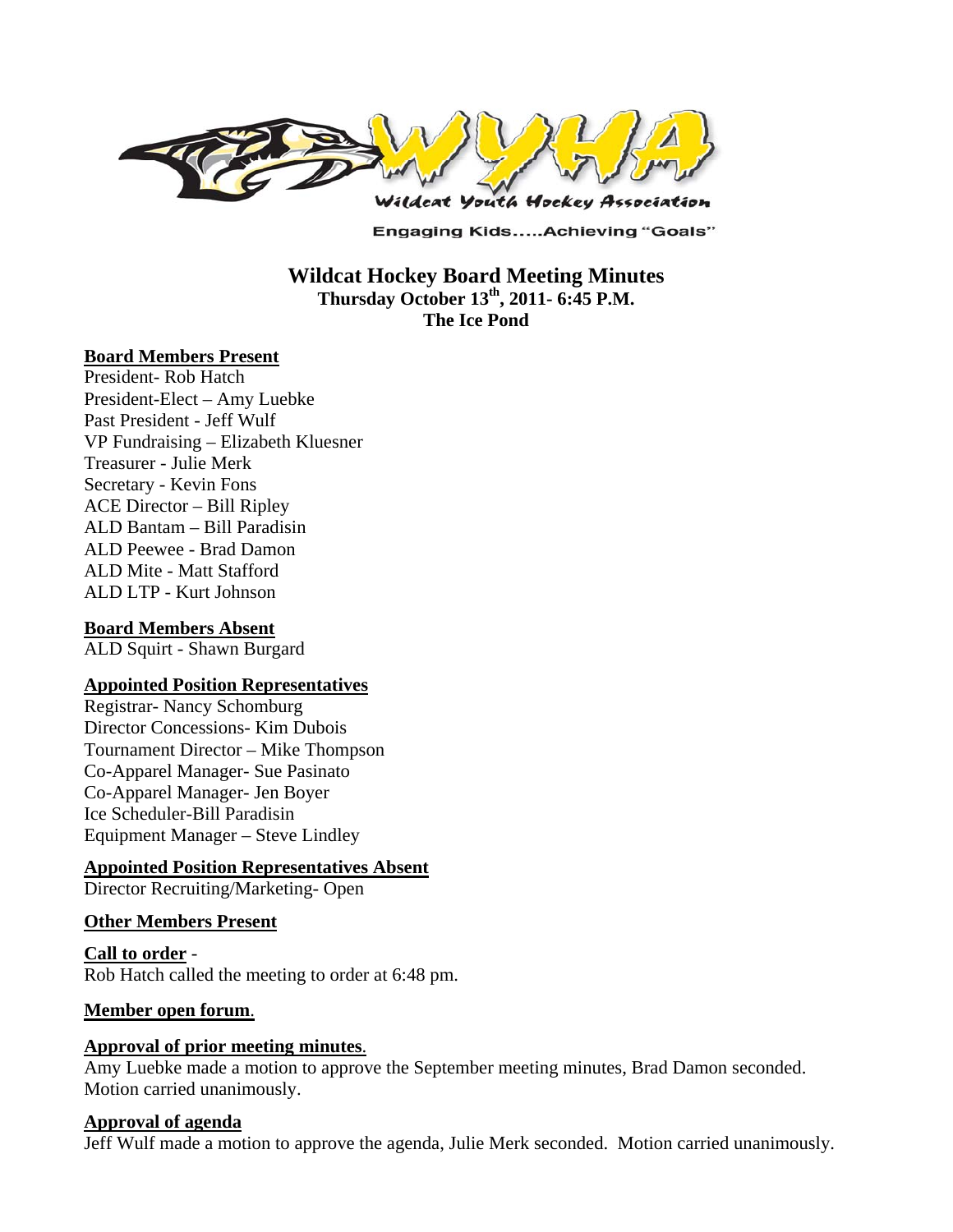# **Reports:**

## **Treasurer:**

Approval of bills –

Amy Luebke made a motion to approve the outstanding bills, Brad Damon seconded. Motion carried unanimously.

## Scholarship Request -

Amy Luebke made a motion to approve a Mite level scholarship at 100% with the family working an additional 10 volunteer hours, Matt Stafford seconded. Motion carried unanimously.

# Reviewed Current Statements.

**President elect** –New meeting time of 6:45 pm is a good time moving forward.

- Dane County Officials will come out and do a presentation on acceptable vs. unacceptable contact at the PeeWee level based on the new rules. Amy Luebke will contact Larry Carrington and schedule during a PeeWee Practice.
- Shawn Burgard is printing the roster stickers for the team managers
- Board members will each cover an hour of volunteer hours to help the Werner family.

# **LTS:** Update – Kurt Johnson, Mini-Mites volunteer hours?

First day went well, more families have been signing up all week. Currently at 28 skaters. Need to continue to recruit more families.

# **MiniMite/LTP:**

Meeting for parents October  $27<sup>th</sup>$ . Need to recruit more parents for coaches.

# **Mite ALD :**

Will be working with coaches after their certification class to finalize team placement process.

**Squirt ALD:** 

Nothing to report.

**Pee Wee :**  Nothing to report.

**Bantam:** 

Nothing to report.

## **Equipment :**

- Goalie Equipment Status 9 sets plus additional pieces to make additional sets. Will work with Heather Irwin and other coaches to review what needs to be replaced and additional purchases.
- Equipment Inventory  $-40+$  large kits, 25 small kits left.
- Tracking for Rental gear created form and tracking spreadsheet.

## **Fundraising:**

- Annual appeal letter will go out mid November
- Secured an additional corporate sponsor at \$500 level
- Selling ads for the Parent Directory
- Working on options for concussion testing for skaters 12 and older.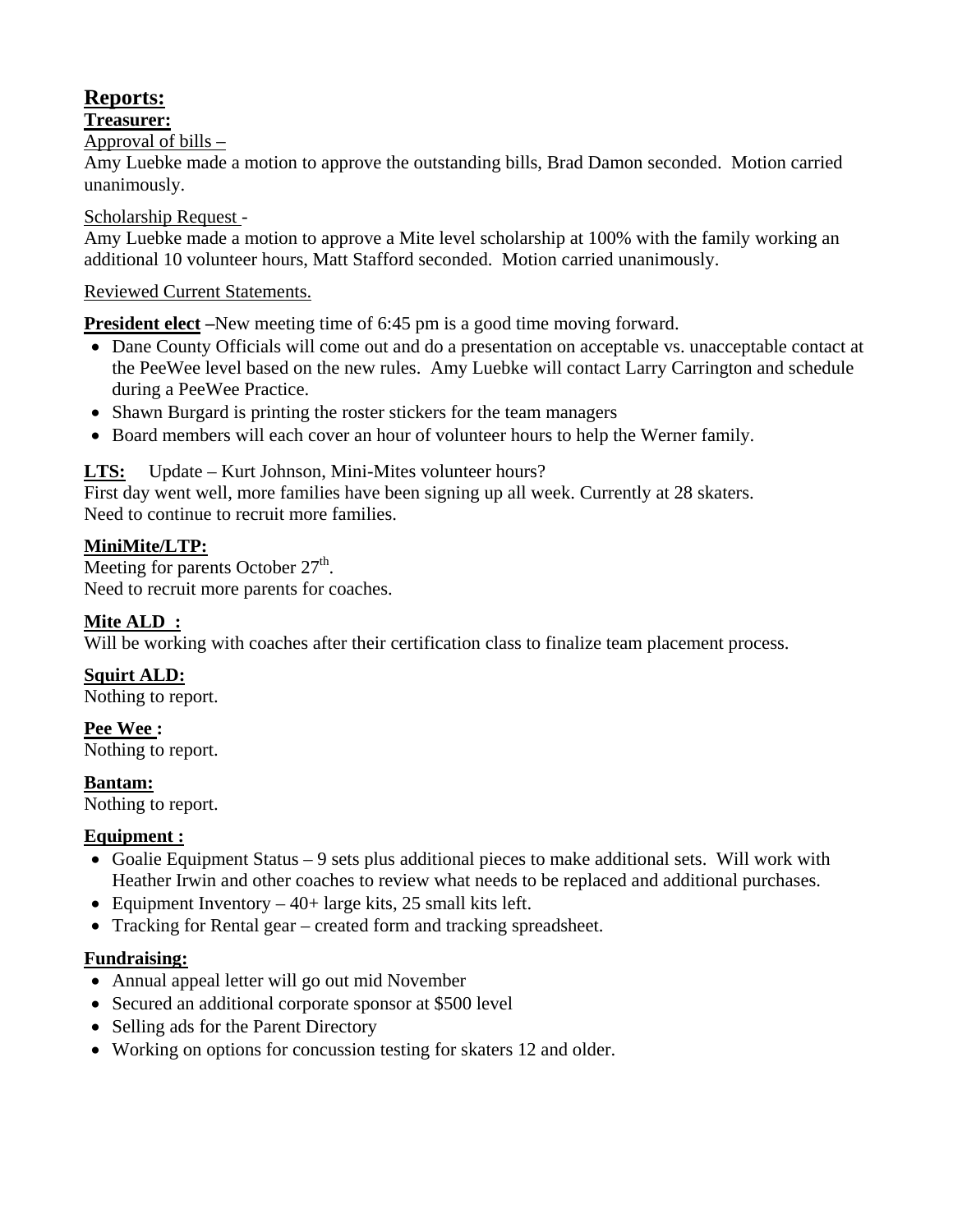**Apparel:** Sue P. with a jersey order/apparel update

- Sold about \$5,000 in Spirit wear from XperT's, Still determining amount from Trending Now.
- Distributing the game jerseys and socks
- Have misprinted Waunakee vs. Wildcat Jerseys that we can sell on consignment for \$20 to help Trending now cover the costs of their mistake.

## **Registrar-**

Missing Medical and Consent forms and some Birth Fact Forms – Managers and ALD's will collect.

#### **Ice scheduler-**

Making final changes to game ice due to schedule changes of team tournaments Need to make sure we get ice in early and pressure WDIR next year as there was push back from the Cougars about their practice ice.

## **Marketing Director:** (OPEN)

Nothing to report

## **Tournament Director:**

- Getting responses back on the Squirt Tournament, need to finalize registration form and rules.
- Mite Tournament is scheduled, need to review how to market to get proper teams. Need registration form and rules.
- Goodie bag material is being collected.

#### **Concessions Director:**

Local Chiropractor offered to come to a practice to talk with parents and skaters to review their alignment and give them exercises to prevent injuries.

#### **Ace Director:**

Amy Luebke made a motion to approve the head coaches for the 2011/2012 season, Jeff Wulf seconded. Motion carried unanimously

Amy Luebke made a motion to hire and fund a coach for the PeeWee C Team, Brad Damon seconded, Motion carried unanimously.

Have 2 candidates for PeeWee C coach – A woman who played for Boston College and a Man who played for Bemidji State

## **Old Business:**

# Try Hockey Free Day Nov  $5^{th}$  5:30 – 7:30

We are a registered USA hockey site. For non Wildcat skaters ages 4-9.

We need volunteer coaches and maybe Capitol Skating School to run 8-10 stations to keep the kids busy and engaged for this event. We need 4-6 other people to meet/greet tie skates, etc.

Received 40 jerseys for the kids

Need equipment to let them use for the session – Steve will bring

Will have Halloween cards that families can hand out promoting the event.

## **New Business:**

Nothing to report